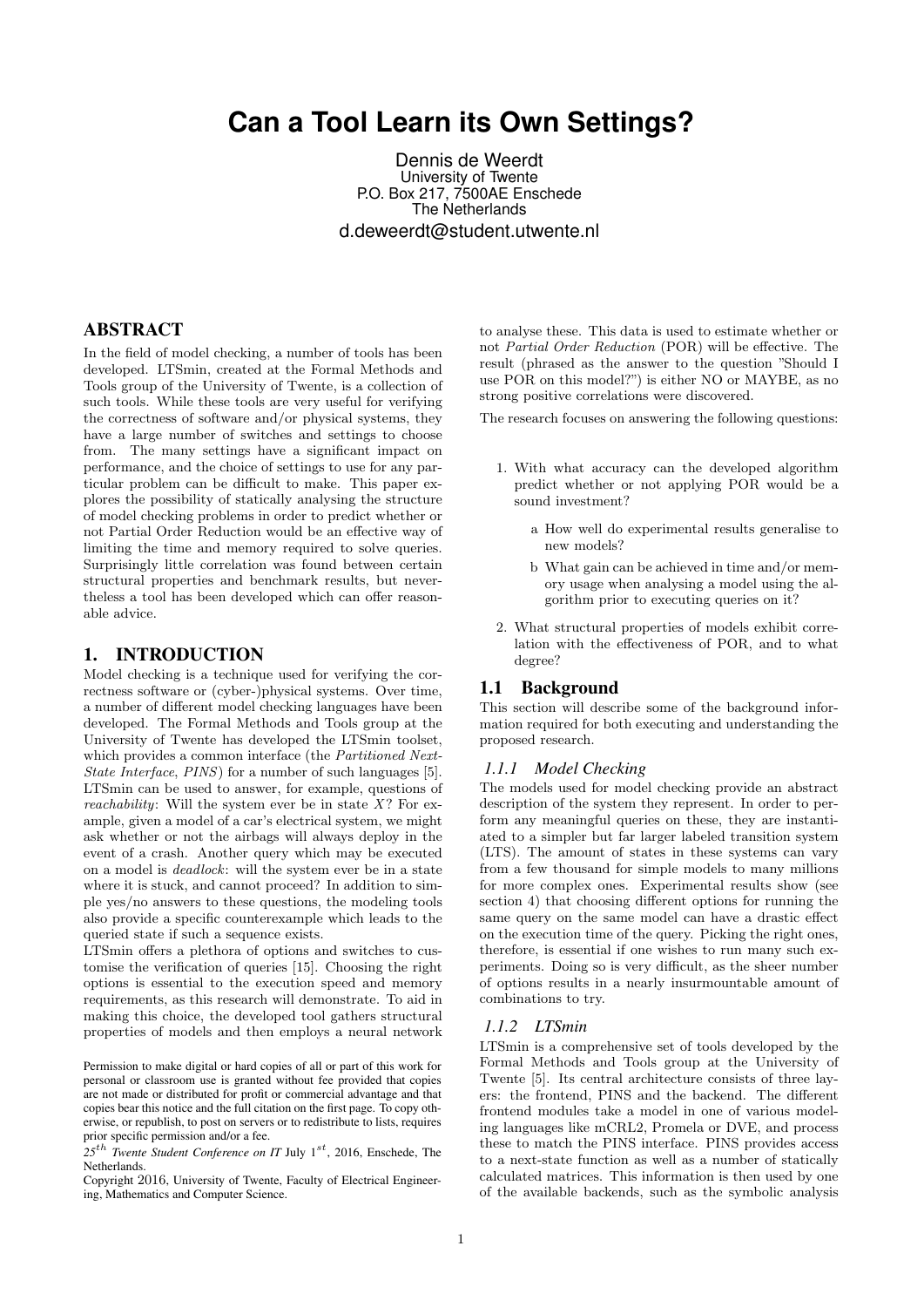and multi-core algorithms. It is these backends which perform the actual analysis. Before using them, however, it is possible to employ one or more so-called PINS2PINS wrappers, which perform some transformation on a PINS model. Partial Order Reduction, discussed below, is implemented as one such PINS2PINS wrapper.

Since using POR is central to this research, it is vital that the chosen backend supports it. Due to the fact that POR is incompatible with the symbolic tools and only limited support exists for the distributed ones [5], our only choice is between the multi-core and sequential backends. The sequential version is likely to be considerably slower, as the multi-core backend can more fully utilize available resources. As is further discussed in Section 3.2, we will use models written in the DVE language. The obvious choice of LTSmin tool, then, is dve2lts-mc.

#### *1.1.3 Partial Order Reduction*

Partial Order Reduction is an optimisation technique used in model checking for reducing the size of state spaces [1]. It is based in the observation that, when modeling concurrent systems, there are often many ways to order certain actions. This ordering, however, does not necessarily affect the eventual outcome. If two transitions can be executed in any order, resulting in the same outcome, these transitions are independent[3]. Such transitions can neither enable nor disable one another. This notion can be expanded to that of stubborn sets, which are sets of transitions which are independent of transitions not in the set. The goal of using stubborn sets in POR is to use only those transitions which are part of stubborn sets, thereby reducing the total amount of transitions[17]. Stubborn sets are not the only technique POR may use [14, 4], but it is the one used by LTSmin [5] and therefore deemed the most relevant to this research.

One particularly useful structure which may be encountered in state spaces is the diamond. This is a group of transition which always lead from one state to another, along a potentially large amount of paths. An example of such a structure may be found in Figure 1. One observation is vital here: no matter what path one takes along the diamond, one always ends up in the right-most state. Intuitively, it would seem that such diamonds are very useful for POR, since the transitions within it are independent of each other. Pelánek, whose research will be explored more in Section 2, also notes this in [11], Section 6.2.1. So how are these diamonds formed? Consider the following pair of parallel processes:

| $i = 1$ , sum $1 = 0$ ; | $ j = 1, \text{ sum2} = 0;$ |
|-------------------------|-----------------------------|
| while (i $\leq$ 10) {   | while $(j \le 10)$ {        |
| $sum1 = sum1 + i$ ;     | $sum2 = sum2 + j;$          |
| $i = i + 1;$            | $j = j + 1;$                |
|                         |                             |
| return sum1;            | return sum2;                |

These two processes are completely independent of each other. After all, they operate on different pairs of variables. When executing them, therefore, it does not matter how the system chooses to interleave them; they will always return the same values. This would give rise to a diamond structure in which each 'branching' represents a choice between executing a line from the left or right process. When one of the processes is done, we have reached the right side of the diamond and have only a single path left until we reach the end node: executing the process



which has not yet finished. Now, consider an alternative:

| $ i = 1, \text{ sum1} = 0;$ | $i = 1$ , sum $2 = 0$ ; |
|-----------------------------|-------------------------|
| while (i $\leq$ 10) {       | while (i $\leq$ 10) {   |
| $sum1 = sum1 + i$ ;         | $sum2 = sum2 + i;$      |
| $i = i + 1$ ;               | $i = i + 1$ ;           |
| return sum1;                | return sum2;            |

In this scenario, both processes use the variable  $i$ . As they both increment and check  $i$ , they are no longer independent: the steps that the left process takes influence the steps the right one can take, and vice versa. Crucially, the processes are not guaranteed to always produce the same answer; it depends on the interleaving. Because of this, there is no single end node. Rather, there is one for each possible outcome. The internal structure differs as well. This second pair of processes, therefore, does not result in a diamond.

The intuition here, then, is that parallelism causes diamonds, and diamonds are good for POR. Section 4.1 will provide data disputing this intuition.

#### *1.1.4 Machine Learning - General*

In order to transform the benchmark data into recommendations as to whether or not to employ POR, an algorithm is used to discover relations between the model parameters and the eventual outcome. This algorithm is one of the many found in the field of machine learning. Mitchell defined machine learning as follows: "A computer program is said to learn from experience E with respect to some class of tasks T and performance measure P if its performance at tasks in T, as measured by P, improves with experience E"[7]. Less formally, a machine learning algorithm adapts its parameters based on new data, in such a way that it is more effective after the adaptation than before. By doing so, these algorithms can 'learn' patterns which occur in data.

#### *1.1.5 Machine Learning - Neural Networks*

Artificial neural networks (ANNs) are mathematical abstractions of the structures that make up brains. They consist of a number of neurons organised into a number of layers, which may or may not be connected to other neurons. Data is presented to a network as a list of numbers, which are passed on along weighted connections to other neurons. Each neuron applies a certain function to the sum of its inputs, and passes the result of that function to all of its outputs. An example of an ANN is given in Figure 2.

### 2. RELATED WORK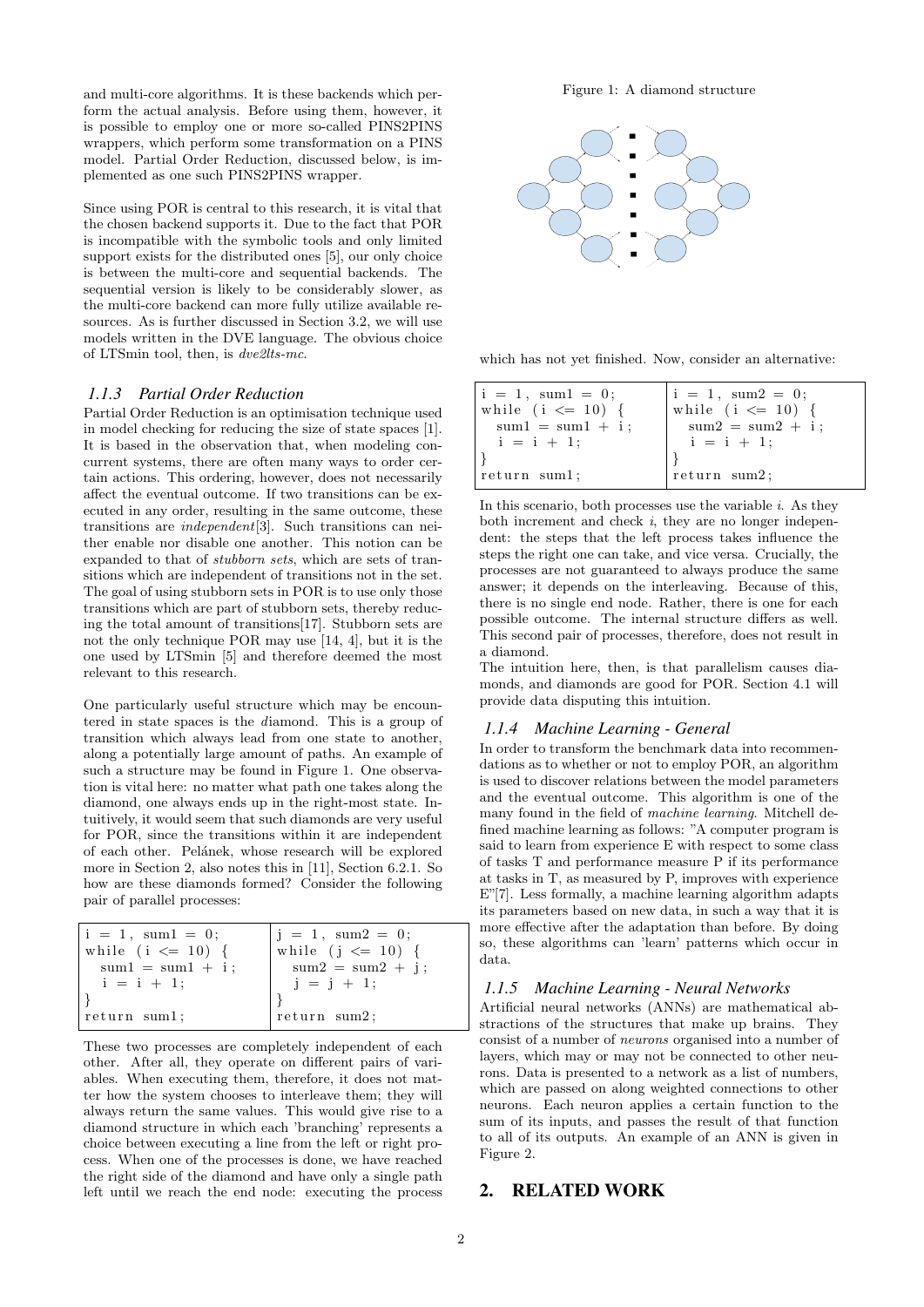

Figure 2: ANN example. Source: Stanford University. Here  $x_1$  to  $x_3$  are input values, the '+1' nodes are socalled bias, and  $h$  is the function representing the network as a whole (taking the input vector  $x$  as its parameter).

The proposed method of finding settings for models does not seem to have been attempted before. At least, the results of any such undertaking do not seem to have been published. Much of the techniques which have been used in this research are based on papers written (jointly) by Radek Pelánek [13, 12, 11]. In particular, Pelánek has devised and evaluated techniques to estimate structural parameters of state spaces [12]. Pelánek proposes several different techniques for estimating the size of state spaces, something which is normally only known *after* processing the model. An estimate for the state space size might very well be used to estimate the time required to execute a query, which would, as Pelánek points out by referring to Maister [6], make users more amenable to waiting for it to complete.

Initially, however, the parameters we are most interested in - for the purpose of predicting POR's efficiency - are related to the notion of according transition groups as outlined in [5]. These are structures where - very simply put there are multiple paths leading from one state to another. Specifically, Pelánek suggests that POR will be more effective on models with more such transition groups [11]. Applying this knowledge will be the primary focus of this research, certainly early on. If more parameters are found to be useful and feasible to extract, they can be added at a later date.

#### 3. METHOD

#### 3.1 Data Gathering

No machine learning algorithm can work without data, so extracting useful information about the models is key. To conduct preliminary research, a program which extracts data related to POR has been developed. This program outputs, for a pre-compiled model in the DiVinE language [2], information on four matrices as specified by LTSmin. These are:

• Do-Not-Accord

Two transition groups are according if - essentially they create a diamond-shaped structure in the state space. A formal definition may be found in [5], section 4.3.

• Necessary Enabling

A transition group is necessary-enabling for a guard if it writes to a variable that the guard depends on. This matrix gives the transition group/guard pairs for which this is the case.

• Necessary Disabling

This matrix is similar to the previous one, but it instead details transition groups which lead to a guard being disabled. This matrix and the previous one are often very similar.

• May-Be-Coenabled

Two guards may be coenabled (that is, enabled at the same time) if that does not cause a contradiction. For example, two guards  $\{i > 5\}$  and  $\{i < 3\}$  can never be true at the same time and thus must be indicated as false in this matrix.

In addition, it gives the number of global variables in the model. This is related to the previously mentioned intuition that parallelism causes POR to be effective: If there are no global variables, then it is impossible for two processes to influence one another. The presence of many global variables does not automatically mean that they cause dependencies between processes, however.

#### 3.2 Machine Learning

The question of whether or not to apply POR presents a classification problem. All models can be divided into two disjoint classes: NO or MAYBE. One central problem in the application of machine learning for classification is a dichotomy expressed in different terms depending on where it is encountered, among which are exploration vs. exploitation and bias vs. variance. These all indicate the same things: a high bias means that the algorithm is using little data, and may be unable to clearly distinguish different inputs. A high variance, on the other hand, indicates that the algorithm is trained very precisely on the training data, but may very well fail when presented with new data. An ideal situation is one where there is neither high bias nor high variance.

The models used in the research were taken from the BEEM set [10]. These are models in the DiVinE language. The set contains a number of categories of models, essentially types of problems. Each category contains a number of variations upon the problem, with the differences mostly being in the scale of the model. To construct and use the neural network, the FANN library (Fast Artificial Neural Networks) is used [9]. This is a high-performance library written in C which is easy to use and very fast to execute. As hinted at in research subquestion 1A, it is expected that some difficulty may be found in generalising the results of experiments on this dataset to other, new models. It is hoped that such problems (i.e. bias, variance) can be alleviated to a large degree by employing K-fold cross-validation, a technique for the verification of a machine learning algorithm's output in which the algorithm is trained on K-1 slices of equal size, and then validated on the K'th slice. The intent is that by varying the 'verification slice' over different runs, most problems of bias and variance can be eliminated.

The process of gathering and analysing the data and training the network is comprised of these steps:

- 1 Use dve2lts-mc (part of LTSmin) to benchmark the models
- 2 Collect the structural data using a utility built for this paper
- 3 Combine these two datasets into the format expected by FANN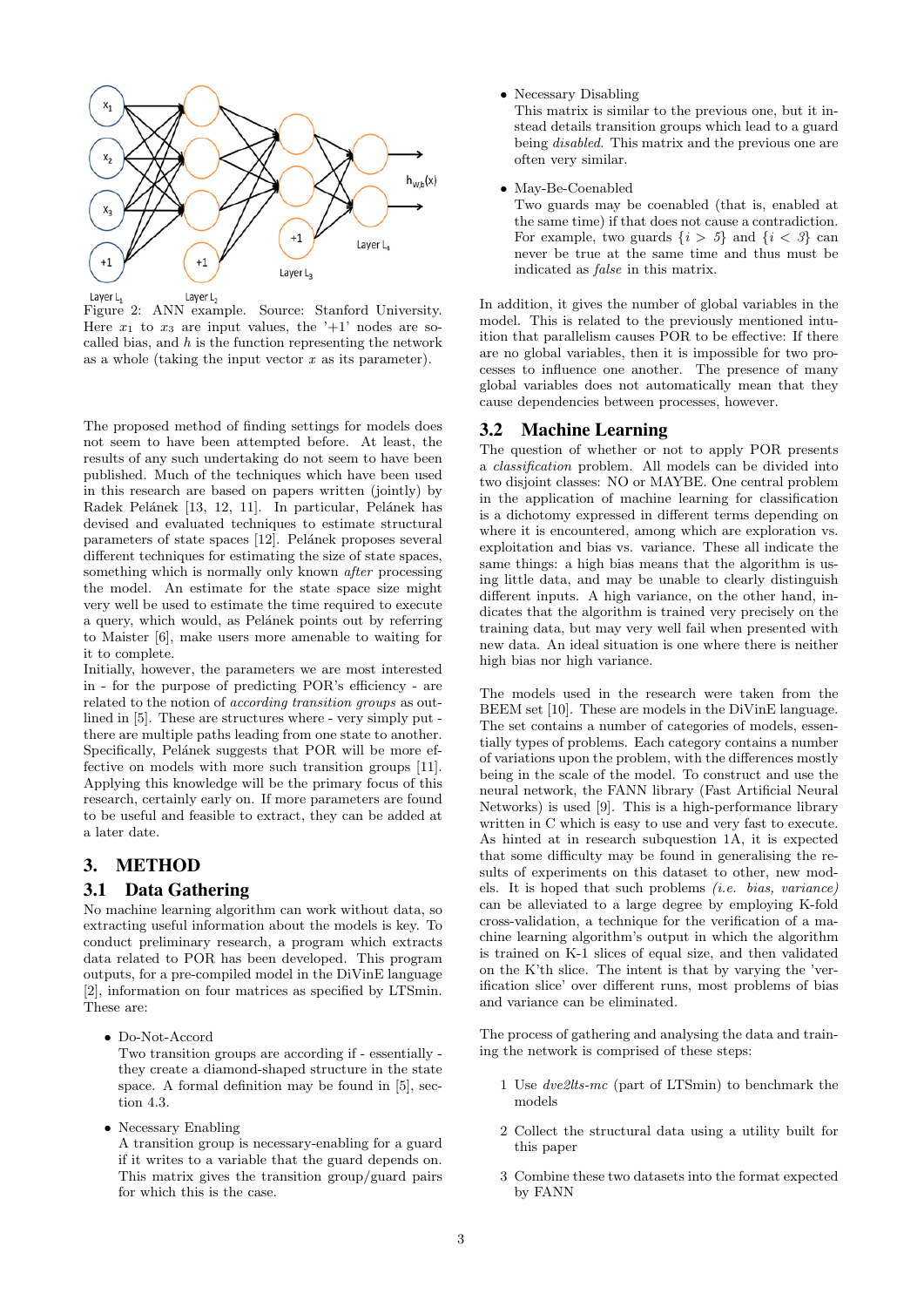4 Train the network using FANN's SARPROP implementation[16]

After this process has been completed, new models can be assessed by computing the structural parameters and entering these into the network.

## 3.3 Evaluation

To evaluate the predictions made by the tool, the results will be scored as follows: First, we run the model both with and without POR enabled. Next, we invoke the tool. which calculates the required parameters and runs the neural network. For each process (POR, no POR, tool) we measure the time required to complete it. Finally, we calculate a score. This score is based on the measured times, and is defined in Equation 1. If the advice was NO, then the score is negated, because the worse POR performs, the better the advice was. Regardless of (the sign of) the score, if the advice was MAYBE, then the score is halved because it is not a strong advice either way. In the absence of strong positive advice, this is deemed acceptable. Should the tool be improved at a later point and positive advice made possible, then the scores for models with that advice would not be negated. The table below lists some (fictional) example models.

| Model |    | POR   No POR | Alg. Time $\parallel$ | Score |
|-------|----|--------------|-----------------------|-------|
|       |    |              |                       |       |
|       | 30 | 38           |                       |       |
|       |    |              |                       |       |

The POR and No POR columns reflect the execution time in seconds. Alg. Time is the time required for the developed algorithm to give its recommendation. The score is calculated by the following formula:

$$
Score = 100 * \frac{NoPOR - POR - AlgTime}{POR}
$$
 (1)

The final score is calculated by summing the scores for individual models. If this final score is positive, this indicates that on average the tool yields a good result.

# 4. RESULTS

#### 4.1 Lack of Correlation

In Section 1.1.3, we outlined an intuition pertaining to correlation between the effectiveness of POR and parallel execution. In the figures at the end of this paper, we present data gathered in experiments which seem to contradict this intuition. In the first four graphs in Figures 3 and 4, we plot the ratios of true vs. false values in the four matrices against (Figure 3) the fraction of time required for the query using POR vs. without POR (that is, a value of 2 indicates that the process took twice as long when using POR), or (Figure 4) the size of the POR-reduced state space as a fraction of the original. In the fifth graphs of both figures, we plot the amount of global variables on the horizontal axis.

From these plots, it appears that there is little correlation between the explored factors and the effectiveness of the reduction. In most cases, the more effective cases (which are low on the vertical axes) are not clearly grouped on the horizontal axes. This is discouraging, as obviously the machine learning algorithm can only find patterns if they actually exist. That said, there are at least some observations to be made. Primarily, The 'good' values usually appear limited to certain x-values. Though too many 'bad' values exist in the same ranges, at first glance it should at least be possible to give a negative advice if a new value lies outside of these ranges. Even this seems a bit haphazard, however. The most surprising result is perhaps the apparent randomness of the global variable plots. Given the fact that only the presence of global variables can force processes to wait for one another, we would have expected a greater correlation.

Unfortunately, at this time we can see no proper explanation for this discrepancy. The most likely scenario is that the specific metrics chosen to analyse the different inputs are incorrect. The intuition given in Section 1.1.3 still seems sound, even if the experiments show different results.

### 4.2 Prediction

Despite the lack of clear correlation detailed in the previous section, we continued work on the neural network in the hope that it could combine inputs in such a way that useful patterns could be discovered. Several network structures were attempted. The most successful one was generated using the Cascade algorithm as implemented by FANN. This algorithm builds the network itself by iteratively trying new neurons and seeing whether or not they improve the network [8]. This results in a very peculiar network; one in which the thirteen inputs (three for each of the four tables, plus the global variable count) connect to a single neuron, which then starts a chain of single neurons up to the two outputs. Because neural networks are in essence black boxes in the sense that, even though we might design them with specific relations in mind, once trained it is next to impossible to understand the reasoning behind the weights it ends up with. The two outputs in the training examples are the relative runtime and state space size plotted in Figures 3, 4 and 5, but there is not necessarily any connection to this in the trained network.

Figure 5 shows how the outputs of the neural network relate to changes in execution time and state space caused by applying POR. As before, low values on the vertical axes indicate that the model could be solved faster or with fewer states with POR than without. The models for which this is the case are clearly grouped in small ranges of network output values. Unfortunately, these same ranges also contain many models for which POR was counterproductive. We can see, however, that there are only a few cases in which POR worked well on models outside of these ranges. This suggests that it is possible to provide a negative advice: If, for a new model, its parameters result in the neural network returning values outside of these small ranges, then POR is unlikely to work well. If the outputs do fall within the ranges, then the result is inconclusive: In most cases, the performance with POR is marginally worse than the unreduced model, in others it does yield an improvement, and in a few applying POR leads to the time required more than doubling. It should be noted that there are exceptions to all of these cases, so the tool's output can never be fully relied on.

Comparing the advice values against the measured effectiveness of POR, we found that the tool outputs MAYBE approximately 52% of the time. If we define hard misses as cases where POR reduced runtime by at least 20%, but the tool advised NO, then we find that these hard misses occur in about 8% of cases. Further, we define soft misses as the less severe case where the tool advised MAYBE when POR increased the total runtime. Such soft misses occur in approximately 23% of cases. Combining these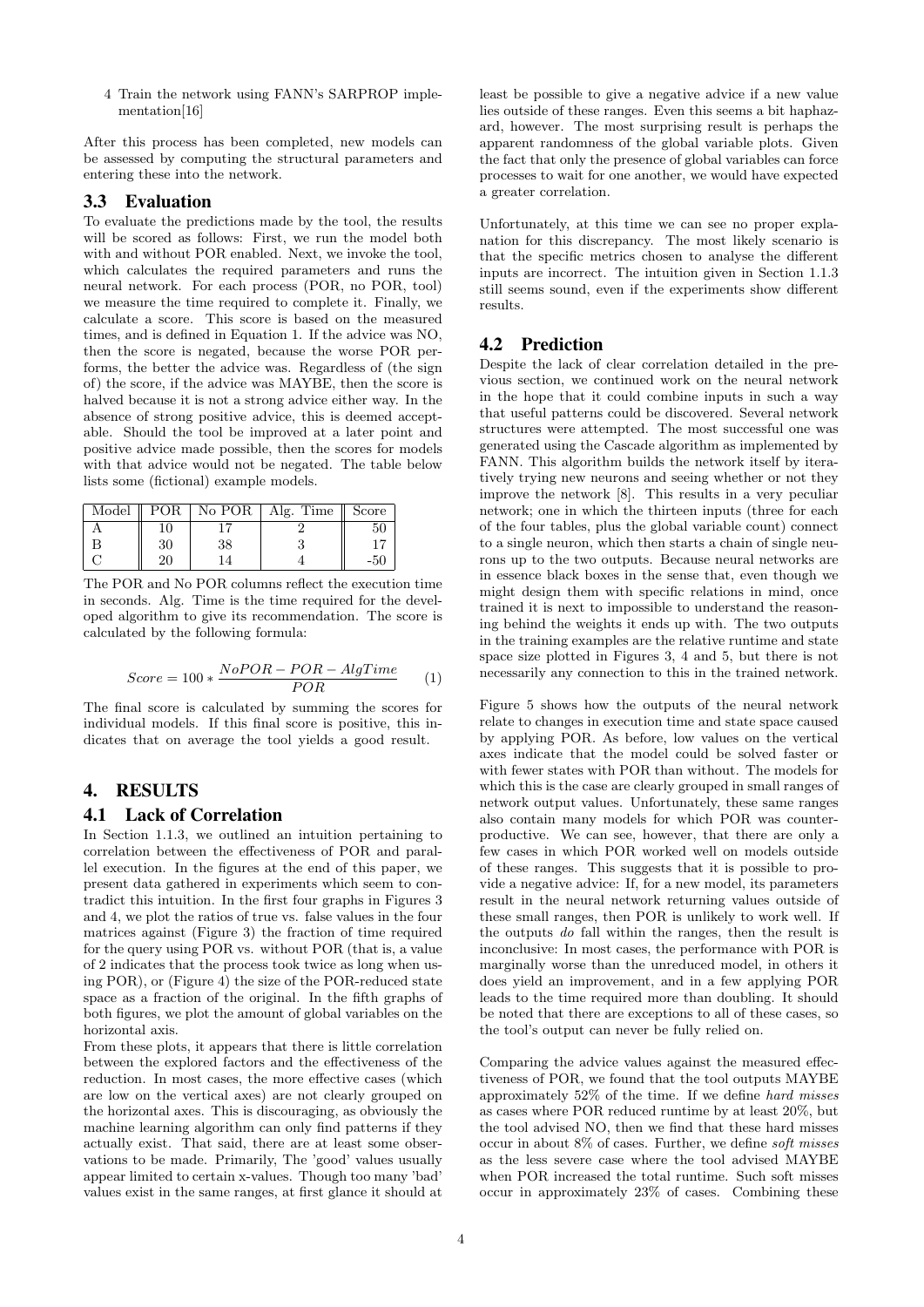

Figure 3: Time Ratio Benchmark The horizontal axis represents the fraction of values in the relevant table which is true. The vertical axis is the time required to explore the POR-reduced model, expressed as a fraction of the time required without POR. That is, a value of 1 indicates no change, 0.2 means an 80% reduction and a value of 3 indicates that the query took three times as long when using POR. The "Globals" graph displays the amount of global variables instead. Note the logarithmic scales.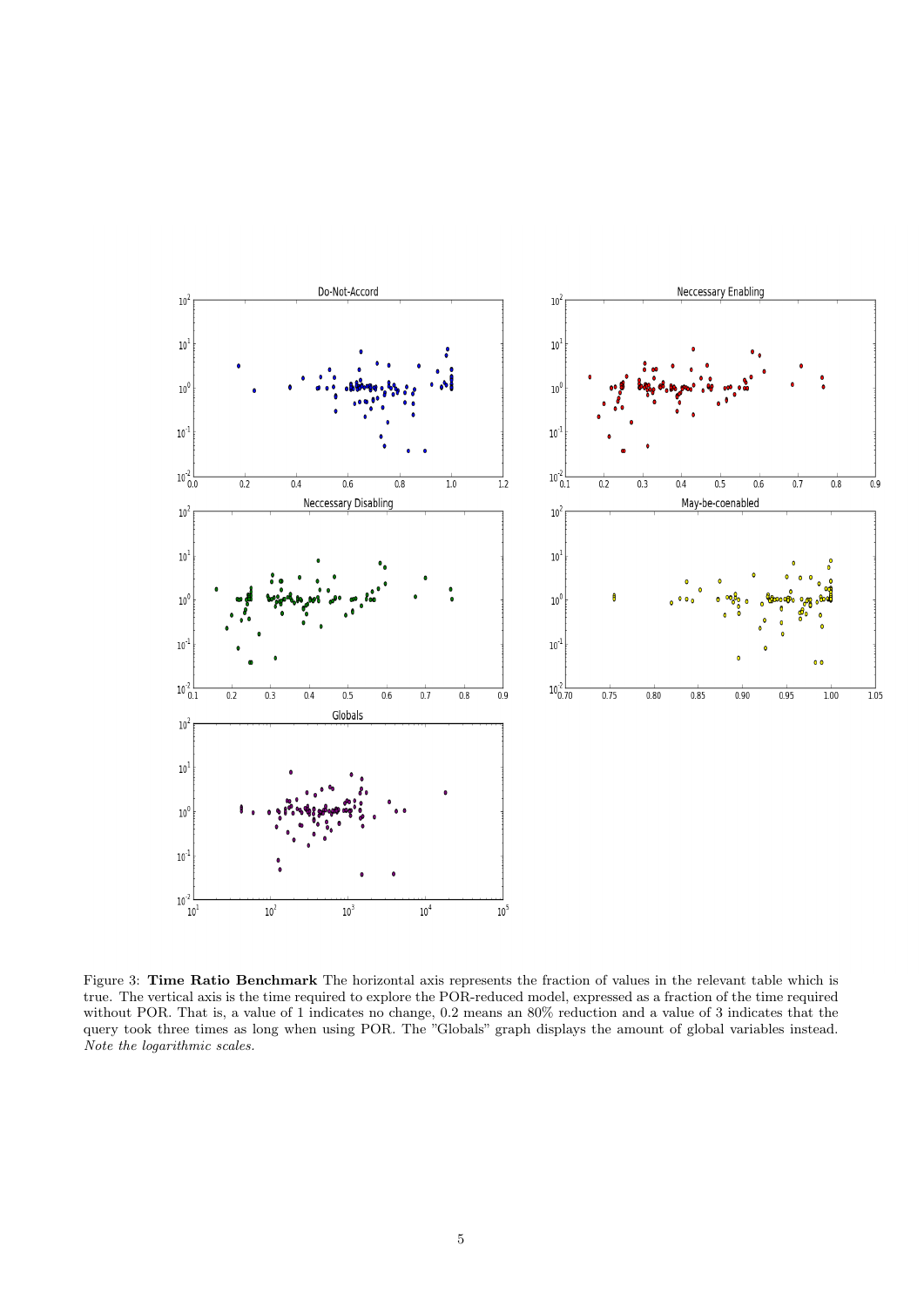

Figure 4: State Space Ratio Benchmark Again, the horizontal axis indicates the fraction of true values in the matrix (except in the case of the "Globals" plot). On the vertical axis, we see the amount of states in the reduced state space as a fraction of the original amount. A value of 0.5, then, indicates that POR reduced the size of the state space by half. Note the logarithmic scales.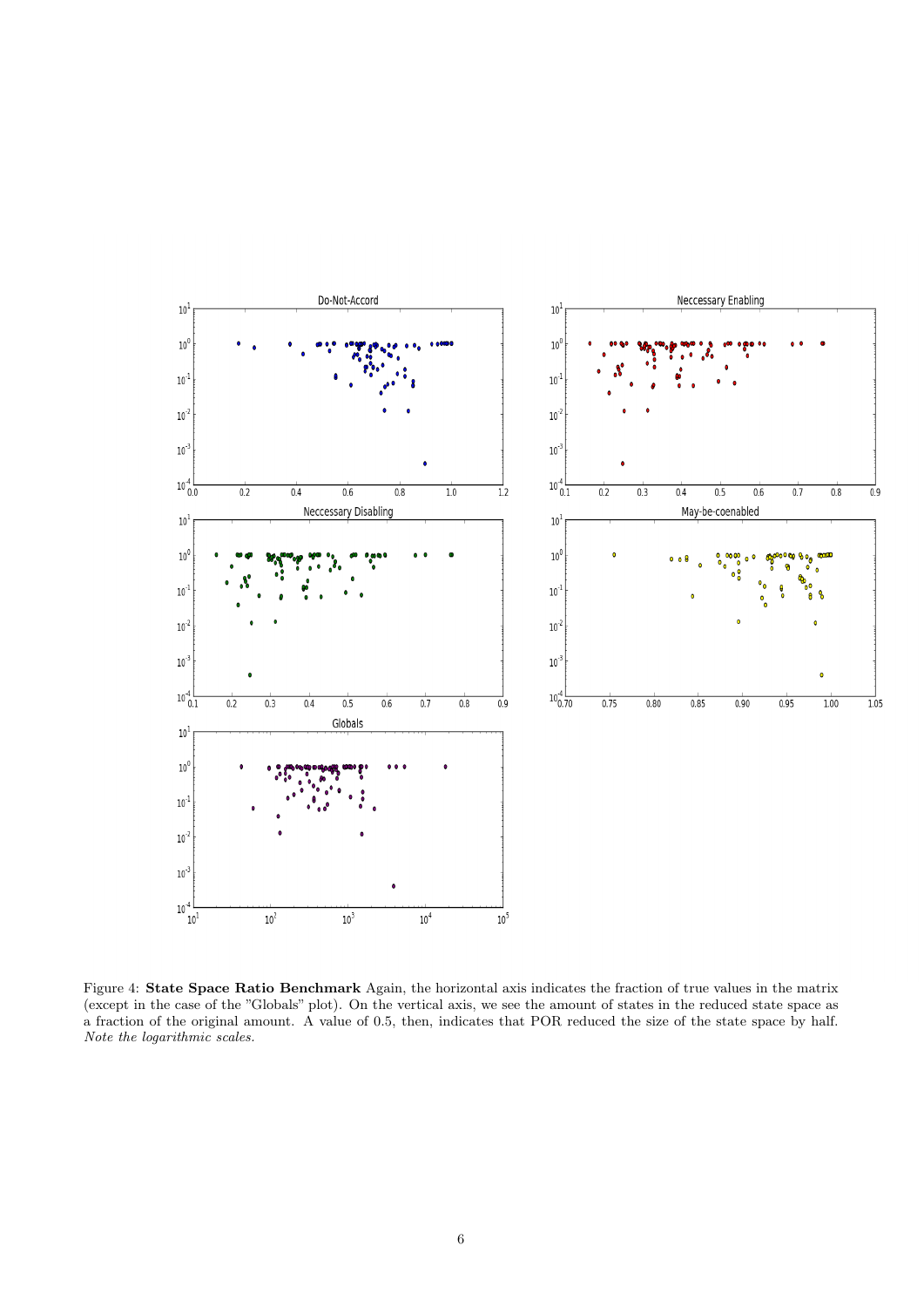

Figure 5: **POR Effectiveness vs. ANN Output** Like in the previous figures, the vertical axes in these plots represent the state space/time requirements of the reduced model relative to the original. The outputs of the ANN are given on the horizontal axes. "Time 1" plots the execution time against the first output, and so on. A color-coded version is available on this project's GitHub page (https://github.com/DennisdeW/PredictPor), which more clearly shows the relation between the advice and the actual effectiveness of POR. Note the logarithmic scales.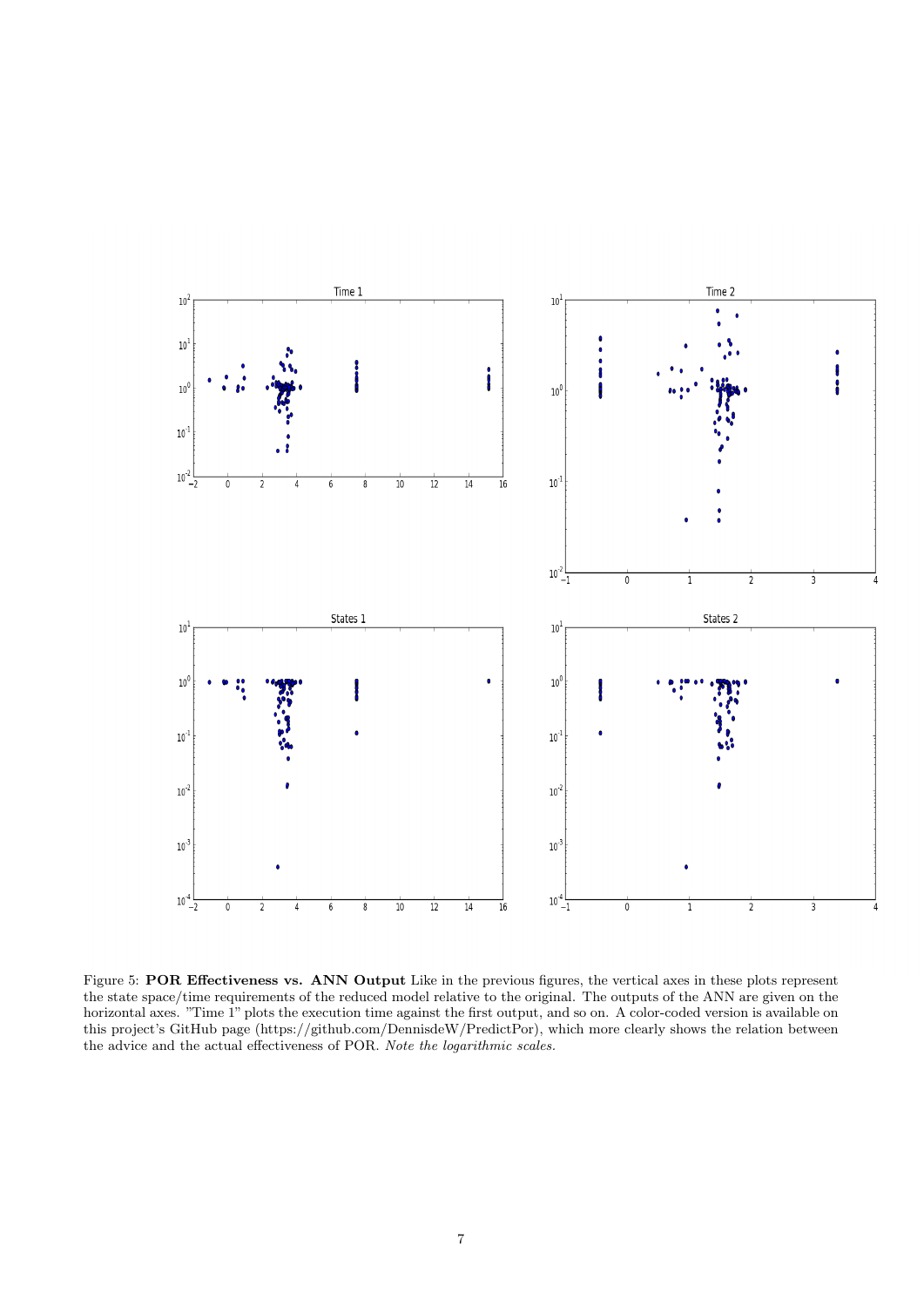values, we find that our tool gives good advice in 69% of the test cases, which we believe to be an acceptable result.

# 4.3 Cross Validation

In order to test the accuracy of the neural network, the goal was to employ K-fold cross validation. As explained in Section 3.2, this means that we first split our dataset into ten (approximately) equal slices. Then, for each slice, we retrain the neural network for all other slices. We then use that network to evaluate the elements in the current slice, and examine the results. Once this process has been completed for every slice, we collect the results and score them according to Equation 1. The time required to train the network is not taken into consideration when calculating AlgTime, since this is not a part of the tool's normal operation.

Unfortunately, due to the fact that we had to train a new network for each slice and that these networks are black boxes, the scale of the outputs changed in every network. The 'main' network, the outputs of which are plotted in Figure 5, has relatively low values on the second output, for example, but a new network might have all values above 20. Again, these numbers do not actually represent anything concrete; they only have meaning in relation to themselves. This does mean, however, that the range in which to advice MAYBE instead of NO has to be specified manually each time. Automated verification is made very difficult because of this, and unfortunately it was impossible during this research due to time constraints. Manual inspection of these models in the same way as the main network did show similar results: almost all 'good' models' outputs lie in a rather narrow range of values, but there are also many 'poor' models in those same ranges. In summary, automated verification was infeasible given the time constraint, but manual verification showed results similar to the initial results.

The full table of scores as defined in Section 3.3 is too large to show here, so instead we will summarise the results. All numbers in this paragraph are rounded to the nearest integer. Scores range between -2557 and 2585, with an average of 40. The minimum and maximum values indicate that there are models for which the tool performs very well, and others for which it does very poorly. The positive average score shows that, in general, the tool gives sound advice. In Section 3.3, we defined the final score as being the sum of all individual scores. This sum was found to be 5513, indicating that the positive values strongly outweigh the negative ones.

# 4.4 New Models

Testing the network on new models, the generated advice is very similar to that for the models used in training. The results were slightly worse than those reported in Section 4.2, but due to the small amount of new models evaluated no conclusions can be drawn from this measurement.

# 4.5 Gain

The reduction in time and space requirements for models depend largely on the specific model. The scores presented in Section 4.2 use relative numbers, but the absolute values are also highly relevant. For example, some models take under a second to instantiate, with or without POR. These might reduce strongly using POR, but the difference would be hardly noticeable. Conversely, in a model which takes over an hour to instantiate, a slight relative reduction might cause a significant difference.

Assuming that researchers would normally choose to use POR or not at random, which is probably not the case, they would benefit from using this tool. This is because the total score reported in Section 4.3 is positive. The average score of around 40 points indicates that the relative gain may not be very large, so the absolute gain depends very much on the models. On complex ones, the correct choice of whether or not to apply POR could save hours of calculations.

# 5. CONCLUSIONS

We have seen that despite a clear intuitive connection, little actual correlation appears to exist between the various explored factors and the effectiveness of POR. Nevertheless, the developed tool often produces reasonable advice and may be found useful by researchers working with large models. The absence of a possibility for strong positive advice, however, is somewhat disappointing, as Figures 3 and 5 especially show that for some models POR results in a much shorter run time. To explicitly answer the research questions posed in the introduction:

- 1. Taking the stricter definition given at the end of Section 4.2, we find a prediction accuracy of 77%. Furthermore, the tool achieves an average score of 40 as defined by Equation 1.
	- a Results on new models appear similar to the original results, but there were too few new models to base any hard claims on.
	- b The gains depend very much on the models in question. For large models, an accurate prediction may save hours. For very small models, the difference may hardly be noticeable.
- 2. Very little correlation has been found among the explored properties. These were the Do-Not-Accord, Necessary Enabling, Necessary Disabling and May-Be-Coenabled matrices, as well as the global variable count. It is still possible that other properties are more effective, but these could not be investigated due to time constraints.

Future research may include trying to find additional metrics to evaluate the models on, and fine-tuning the neural network structure and training parameters. Specifically, researchers may be interested to find out why the Cascade algorithm described in Section 4.2 is so effective and then use that information to design a better network. A more comprehensive analysis of global variables (for example using dependency graphs) in the models may also help, as we maintain that these should be a helpful clue.

In conclusion, the tool which has been developed over the course of this research gives decent results, even though surprisingly little correlation was found in the analysis of the models. It is our hope that this work will provide direction for future efforts, as improving the process for POR and adapting it for other settings may prove greatly beneficial to people involved in model checking.

# 6. REFERENCES

[1] R Alur et al. "Partial-order reduction in symbolic state space exploration". In: Computer Aided Verification, Lecture Notes in Computer Science 1254/1997 (1997), pp. 340-351. ISSN: 16113349. DOI: 10.1007/ 3-540-63166-6\_34.